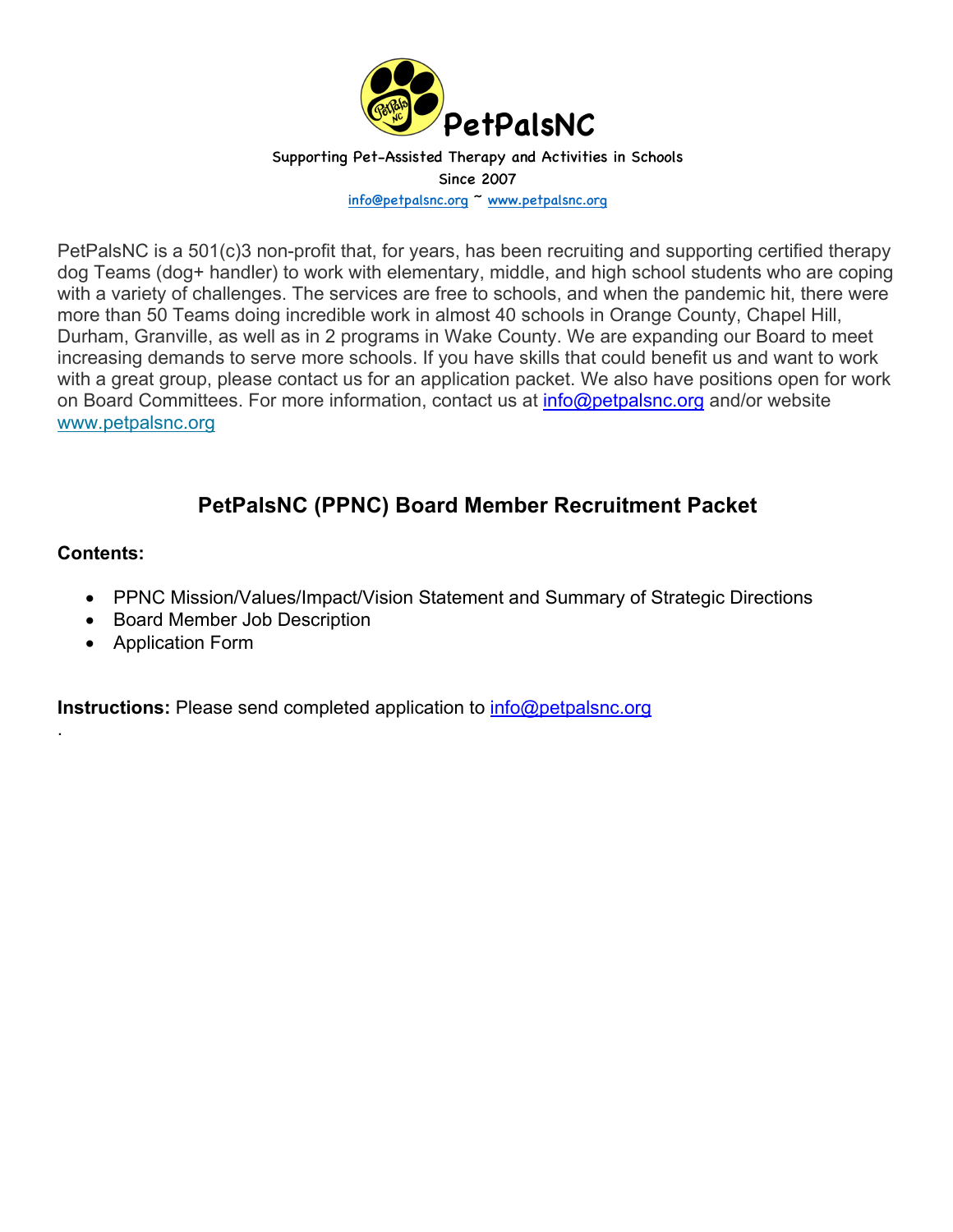## **Mission, Values, Impact, and Vision**

## Mission Statement:

Founded in 2007, PetPalsNC (PPNC) promotes and supports free animal-assisted intervention for public school K-12 students to enhance academic, social, emotional, and behavioral growth.

### Values:

PPNC was established as a school social work program and the following core values continue to be central to the organization, both in business decisions and in service delivery: Service, Dignity and Worth of both People and Animals, Importance of Relationships, Integrity, and Competence.

#### Impact:

Since its inception, PPNC has provided thousands of students with the mental, physical, educational, social, and motivational support they need to sustain and enhance their daily lives. Prior to the pandemic, we offered programs in approximately 40 schools in Orange County, Durham, and Chapel Hill/Carrboro school systems. PPNC is powered by more than 50 talented and dedicated certified pet therapy teams.

#### Vision:

Many more schools and school systems are interested in working with PPNC to make a difference in the lives of even more children. In this complex and often intimidating time in our country, we will strive to be there to support as many children as possible: we are only constrained by our resources. Please consider joining us on this journey!

## **Summary of Strategic Directions 2021 – 2022**

- 1. Continue to deliver and expand purpose-directed, high quality programs to support public school systems and children in K-12 through the use of animal-assisted intervention.
- 2. Ensure that PetPalsNC (PPNC) is a sustainable organization well into the future by growing human, financial, and technological resources to support program goals.
- 3. Enhance communication resources to promote PPNC's unique capabilities to communities and school systems, and to seek feedback to help inform future program development.
- 4. Ensure that PPNC's Board of Directors, staff/volunteers, and pet therapy teams have the tools they need to deliver the highest quality programs to client schools.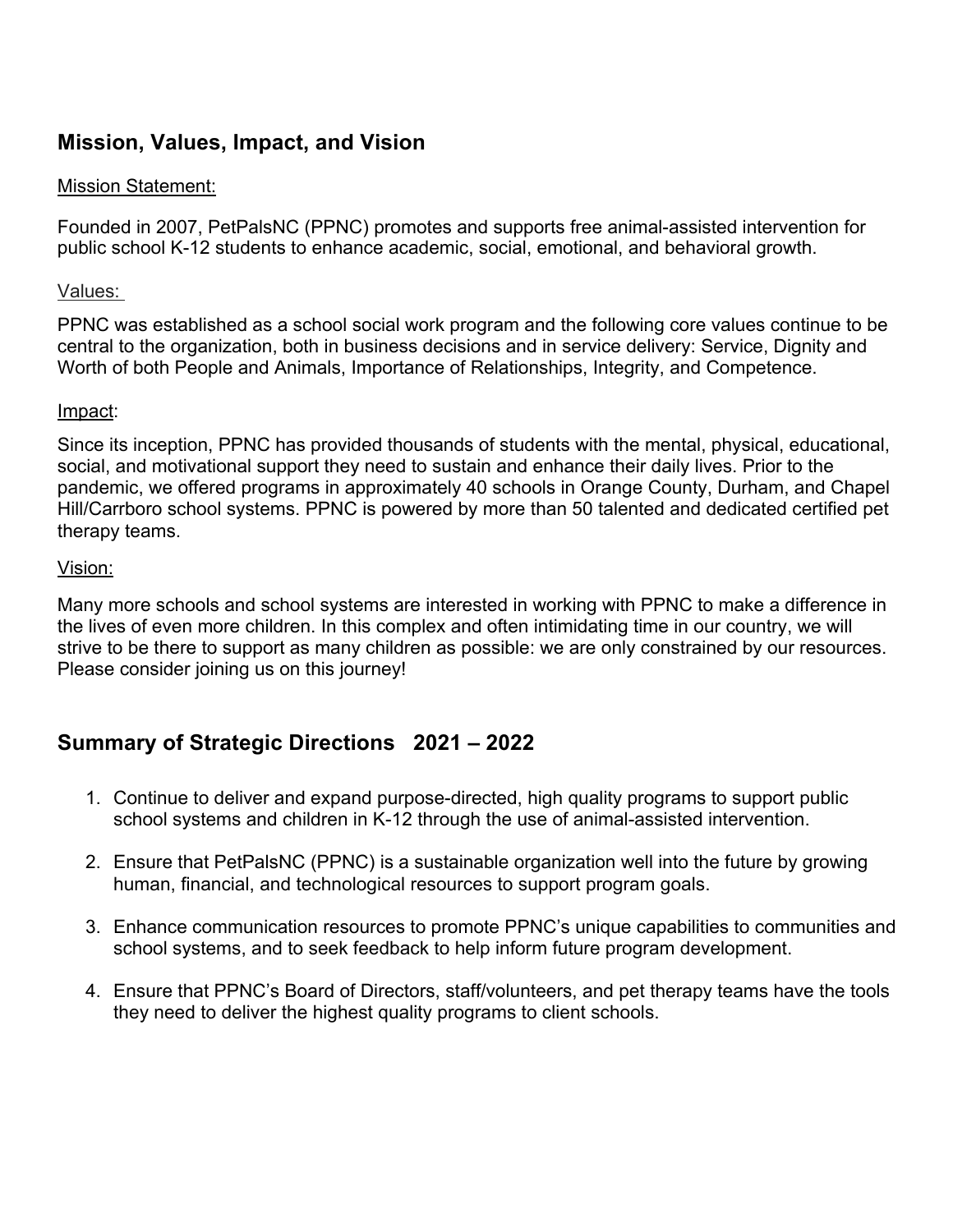## **Board Member Job Description**

- **Title**: Board of Directors Member
- **Purpose: Purpose:** To ensure that PetPalsNC achieves its mission to promote and support animal-assisted Intervention for public school K-12 students to enhance academic, social, emotional, and behavioral growth.

**Term:** Three years, may be elected for two terms.

**Reports To:** Board of Directors Chairperson

### **Key Responsibilities**:

- Determines PPNC's mission and purposes, develops and evaluates strategic plans.
- Implements policies and procedures contained in the PPNC's bylaws and monitors the policies of the Board of Directors.
- Develops financial resources to meet the needs of the organization via fundraising and donation solicitation.
- Approves and monitors a budget system based on expected revenue and the needs of the organization.
- Monitors fiscal controls and ensures accountability and an annual outside audit.
- Makes a personally meaningful annual contribution (financial or otherwise) to the organization.
- Attends board meetings regularly and on time; participates in voting.
- Becomes well informed in advance on agenda items, contributes knowledge and expresses points of view, and helps the board make decisions reflecting the thinking of the total group.
- Attends meetings of committees to which appointed.
- Assumes board leadership responsibilities as requested and as possible.
- Monitors the management of organization property, including acquisition and disposition.
- Ensures effective public relations for the organization.
- Approves and monitors human resources policies for paid and volunteer staff.
- Completes the Executive Director's annual performance review.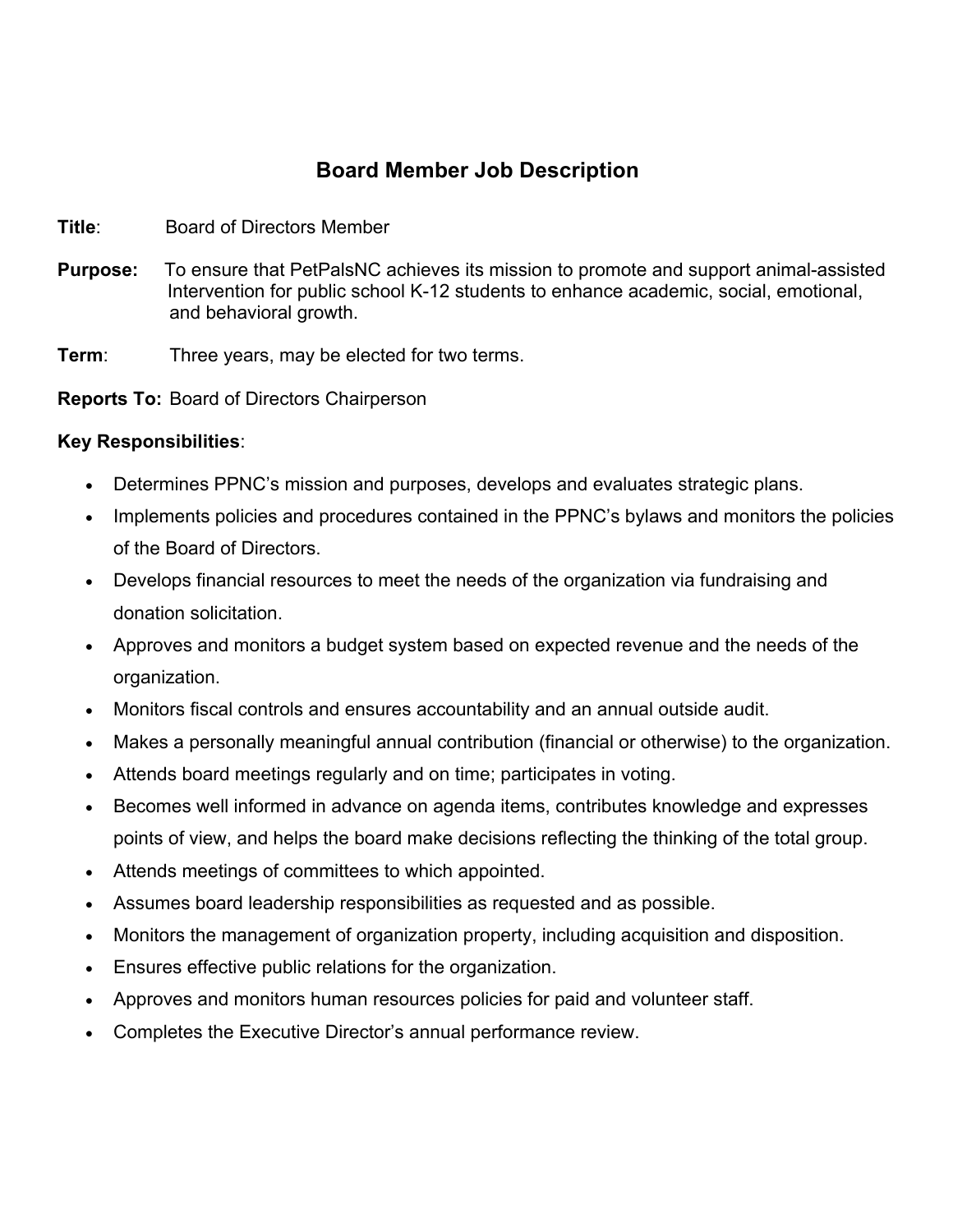#### **Board of Directors Application Form**

Thank you for your interest in joining the PetPalsNC (PPNC) Board! Please complete this form to provide PPNC with useful information about yourself.

|                                                             | ,我们也不会有什么。""我们的人,我们也不会有什么?""我们的人,我们也不会有什么?""我们的人,我们的人,我们也不会有什么?""我们的人,我们的人,我们的人,                                                                                                                                                               |  |
|-------------------------------------------------------------|------------------------------------------------------------------------------------------------------------------------------------------------------------------------------------------------------------------------------------------------|--|
| organization:                                               | Briefly describe why you would like to join our Board of Directors and what you can contribute to our                                                                                                                                          |  |
|                                                             | <u> 1989 - Johann Stoff, deutscher Stoffen und der Stoffen und der Stoffen und der Stoffen und der Stoffen und der</u><br><u> 1989 - Andrea Santa Andrea Andrea Andrea Andrea Andrea Andrea Andrea Andrea Andrea Andrea Andrea Andrea Andr</u> |  |
|                                                             | <u> 1999 - Johann Stoff, amerikansk politiker (d. 1989)</u>                                                                                                                                                                                    |  |
|                                                             | <u> 1989 - Johann Stoff, amerikansk politiker (d. 1989)</u>                                                                                                                                                                                    |  |
|                                                             |                                                                                                                                                                                                                                                |  |
|                                                             |                                                                                                                                                                                                                                                |  |
| Your recent organizational affiliation(s) and your role(s): |                                                                                                                                                                                                                                                |  |
|                                                             | $\mathbf{1.}$ $\blacksquare$                                                                                                                                                                                                                   |  |
|                                                             | $2.$ $\overline{\phantom{a}}$                                                                                                                                                                                                                  |  |
|                                                             | 3.                                                                                                                                                                                                                                             |  |
|                                                             | 4.                                                                                                                                                                                                                                             |  |

Which of your skills would you like to utilize on the Board? Check those that apply and comment if desired: